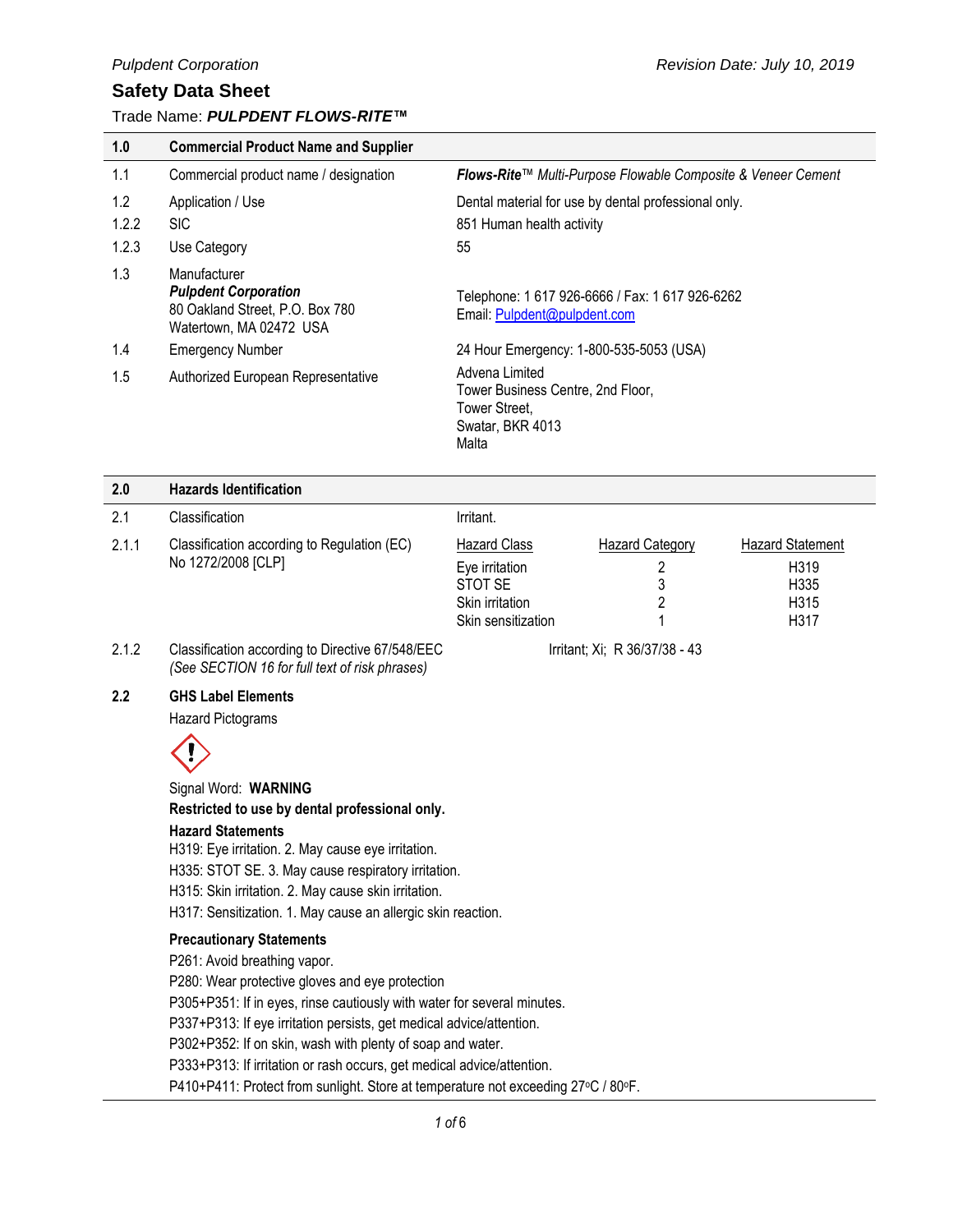**Safety Data Sheet**  Trade Name: *PULPDENT FLOWS-RITE™*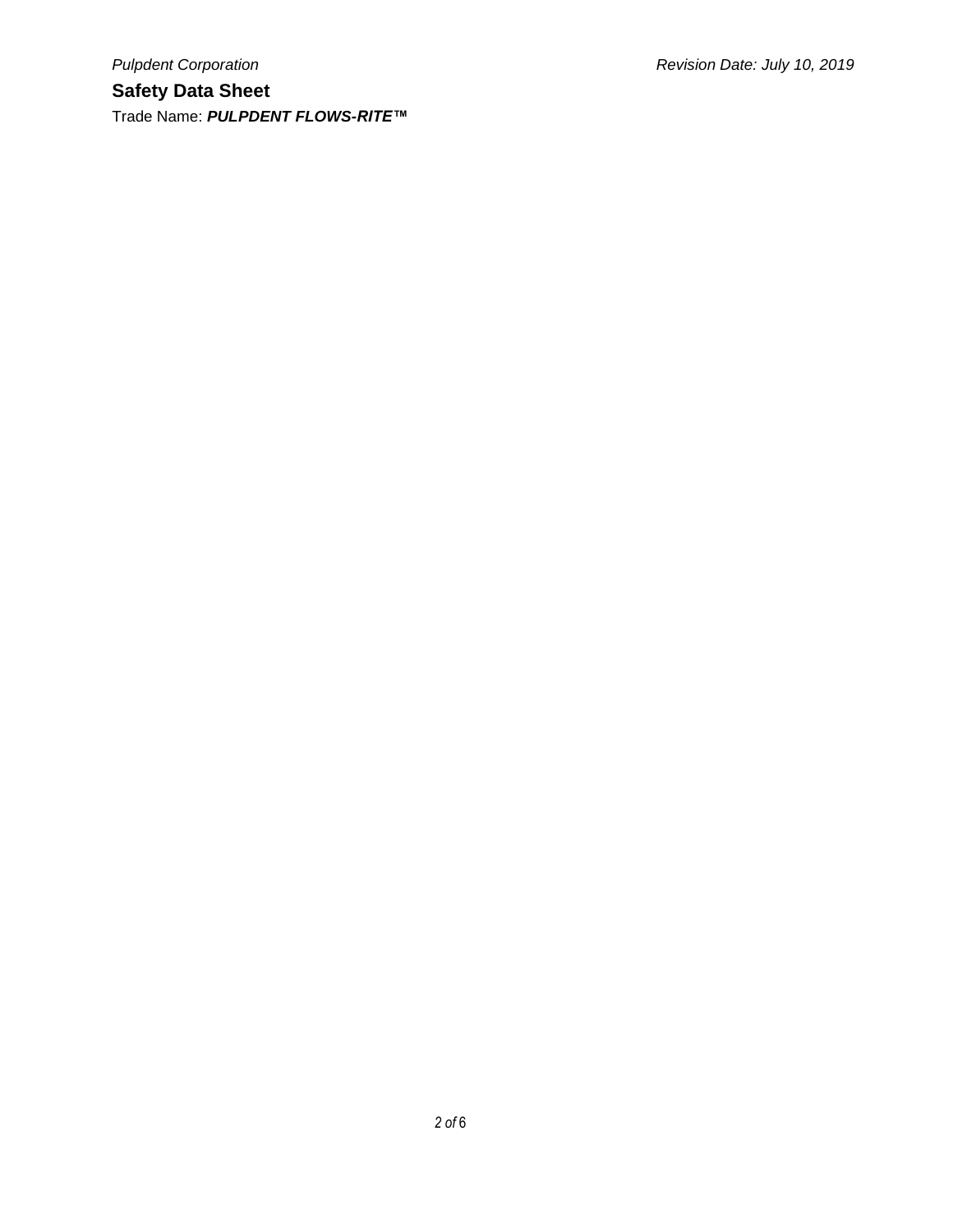| 3.0 | Composition                                                                                    |                                                |                                                                                                                                                                                                                               |                                                            |                                                                                                       |
|-----|------------------------------------------------------------------------------------------------|------------------------------------------------|-------------------------------------------------------------------------------------------------------------------------------------------------------------------------------------------------------------------------------|------------------------------------------------------------|-------------------------------------------------------------------------------------------------------|
| 3.1 | Chemical characterization of the preparation<br>Glass filler materials in methacrylate resins. |                                                |                                                                                                                                                                                                                               |                                                            |                                                                                                       |
| 3.2 | Hazardous ingredients                                                                          |                                                |                                                                                                                                                                                                                               |                                                            |                                                                                                       |
|     | <b>CAS Number</b>                                                                              | Name of the Ingredient                         | Concentration                                                                                                                                                                                                                 | Classification per<br>67/548/EEC                           | Classification per Regulation<br>(EC) No.1272/2008 (CLP)                                              |
|     | Proprietary                                                                                    | Uncured methacrylate<br>ester monomers         | 55-65%                                                                                                                                                                                                                        | Xi (Irritant),<br>R36/37/38; R43                           | Eye irritation, 2, H319<br>STOT SE 3, H335<br>Skin irritation, 2, H315<br>Skin sensitization, 1, H317 |
|     | 112945-52-5                                                                                    | Amorphous silica                               | 5 %                                                                                                                                                                                                                           | Xi (Irritant),<br>R36/37/38                                | Eye irritation, 2, H319<br>STOT SE 3, H335<br>Skin irritation, 2, H315                                |
| 4.0 | <b>First Aid Measures</b>                                                                      |                                                |                                                                                                                                                                                                                               |                                                            |                                                                                                       |
| 4.1 | General Information                                                                            |                                                | May be irritating to eyes, respiratory system and skin. Do not inhale<br>vapors. May cause sensitization by skin contact. Show this safety data<br>sheet to medical personnel. Seek medical attention in case of uncertainty. |                                                            |                                                                                                       |
| 4.2 | Inhalation                                                                                     |                                                | Move to fresh air. If necessary, administer oxygen, artificial respiration and<br>seek medical attention.                                                                                                                     |                                                            |                                                                                                       |
| 4.3 | <b>Skin Contact</b>                                                                            |                                                | Take off contaminated clothing. Wash skin thoroughly with soap and<br>running water for 15 minutes.                                                                                                                           |                                                            |                                                                                                       |
| 4.4 | Eye Contact                                                                                    |                                                | Keep eyelids apart and flush with running water for 15+ minutes. Seek<br>medical attention.                                                                                                                                   |                                                            |                                                                                                       |
| 4.5 | Ingestion                                                                                      |                                                | Rinse mouth with water. Do not induce vomiting. Seek immediate medical<br>attention. May be irritating to mucous membranes.                                                                                                   |                                                            |                                                                                                       |
| 4.6 | Precautions for first responders                                                               |                                                | Ventilate the area. Wear eye and skin protection.                                                                                                                                                                             |                                                            |                                                                                                       |
| 4.7 | Information for physicians                                                                     |                                                |                                                                                                                                                                                                                               |                                                            |                                                                                                       |
|     | Symptoms                                                                                       |                                                |                                                                                                                                                                                                                               | Irritation or redness in eyes, throat or on skin.          |                                                                                                       |
|     | Hazards                                                                                        |                                                | sensitization by skin contact.                                                                                                                                                                                                |                                                            | May be irritating to eyes, respiratory system and skin. May cause                                     |
|     | Treatment                                                                                      |                                                | As above under First Aid.                                                                                                                                                                                                     |                                                            |                                                                                                       |
| 5.0 | <b>Fire Fighting Measures</b>                                                                  |                                                |                                                                                                                                                                                                                               |                                                            |                                                                                                       |
| 5.1 | Suitable extinguishing media                                                                   |                                                | Carbon dioxide, dry chemical, alcohol foam, or water fog. Water spray<br>may be used to keep fire exposed containers cool.                                                                                                    |                                                            |                                                                                                       |
| 5.2 | Extinguishing media to avoid                                                                   |                                                | Do not use direct water stream                                                                                                                                                                                                |                                                            |                                                                                                       |
| 5.3 | Special exposure hazards in a fire                                                             |                                                | Heat may cause polymerization with rapid release of energy, especially in<br>amounts greater than in this product.                                                                                                            |                                                            |                                                                                                       |
| 5.4 |                                                                                                | Special protective equipment for fire-fighters |                                                                                                                                                                                                                               | Self-contained breathing apparatus                         |                                                                                                       |
| 6.0 | <b>Accidental Release Measures</b>                                                             |                                                |                                                                                                                                                                                                                               |                                                            |                                                                                                       |
| 6.1 | Personal precautions.                                                                          |                                                |                                                                                                                                                                                                                               | Ventilate area. Wear safety glasses, gloves, and lab coat. |                                                                                                       |
| 6.2 | Environmental precautions                                                                      |                                                |                                                                                                                                                                                                                               | knowledge, inert. Follow all government regulations.       | Contain uncured, spilled material. Cured/set-up material is, to our                                   |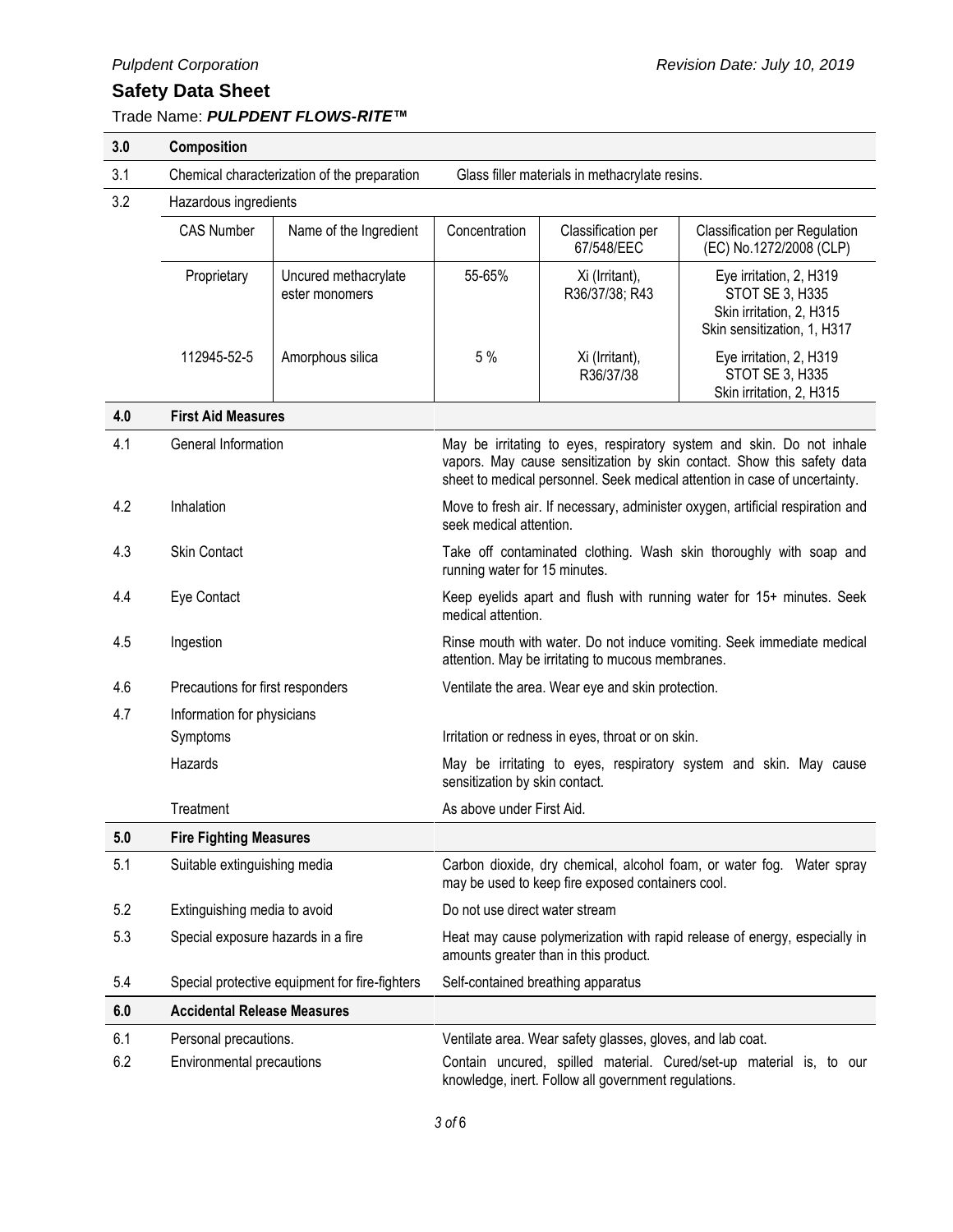| 6.3     | Method for clean up                                    | Wipe up spill with paper towels or cloths. Collect for disposal in a covered<br>container. Wash area of spill with alcohol or soap and water.                                                                                                                                                                        |  |
|---------|--------------------------------------------------------|----------------------------------------------------------------------------------------------------------------------------------------------------------------------------------------------------------------------------------------------------------------------------------------------------------------------|--|
| 7.0     | <b>Handling and Storage</b>                            |                                                                                                                                                                                                                                                                                                                      |  |
| 7.1     | Handling                                               | Follow good hygiene practices. Remove applicator tip from syringe; cap<br>container immediately after use. Keep light cure materials shaded from<br>intense light sources.                                                                                                                                           |  |
| 7.2     | Storage                                                | Store product tightly capped in original container at cool room temperature<br>(<25°C). Avoid direct/strong light, ignition sources, temperature extremes<br>(>27°C/80°F, <5°C/40°F). Shelf life for unopened product is two years from<br>date of manufacture, provided that the material has been stored properly. |  |
| 7.3     | Specific uses                                          | Dental restorative material                                                                                                                                                                                                                                                                                          |  |
| 8.0     | <b>Exposure Controls / Personal Protection</b>         |                                                                                                                                                                                                                                                                                                                      |  |
| 8.1     | Exposure limit values                                  | PEL: Not established. TLV: Not established.                                                                                                                                                                                                                                                                          |  |
| 8.2     | Exposure controls                                      |                                                                                                                                                                                                                                                                                                                      |  |
| 8.2.1   | Occupational exposure controls                         | No special equipment required under normal conditions of use.                                                                                                                                                                                                                                                        |  |
| 8.2.1.1 | Respiratory protection                                 | Good general ventilation will control airborne vapors.                                                                                                                                                                                                                                                               |  |
| 8.2.1.2 | Hand protection                                        | Usual surgical gloves will limit contact with uncured material.                                                                                                                                                                                                                                                      |  |
| 8.2.1.3 | Eye protection                                         | Usual safety glasses                                                                                                                                                                                                                                                                                                 |  |
| 8.2.1.4 | Skin protection                                        | Good personal hygiene, safety practices; wearing a lab coat.                                                                                                                                                                                                                                                         |  |
| 8.2.1.5 | Other controls                                         | Nearby emergency eye wash fountain. Wash hands after use.                                                                                                                                                                                                                                                            |  |
| 8.2.2   | Environmental exposure controls                        | Cure material before disposing.                                                                                                                                                                                                                                                                                      |  |
| 9.0     | <b>Physical and Chemical Properties</b>                |                                                                                                                                                                                                                                                                                                                      |  |
| 9.1     | Characteristics                                        |                                                                                                                                                                                                                                                                                                                      |  |
| 9.1.1   | Appearance /Color / Physical state                     | Tooth-colored paste                                                                                                                                                                                                                                                                                                  |  |
| 9.1.2   | Odor                                                   | Faint, characteristic                                                                                                                                                                                                                                                                                                |  |
| 9.2     | Important health, safety and environmental information |                                                                                                                                                                                                                                                                                                                      |  |
| 9.2.1   | pH                                                     | Not determined                                                                                                                                                                                                                                                                                                       |  |
| 9.2.2   | Boiling point                                          | Not determined                                                                                                                                                                                                                                                                                                       |  |
| 9.2.3   | Flash point                                            | Not determined                                                                                                                                                                                                                                                                                                       |  |
| 9.2.4   | Flammability (solid, gas)                              | Not applicable                                                                                                                                                                                                                                                                                                       |  |
| 9.2.5   | Explosive properties                                   | Not applicable                                                                                                                                                                                                                                                                                                       |  |
| 9.2.6   | Oxidizing properties                                   | Not determined                                                                                                                                                                                                                                                                                                       |  |
| 9.2.7   | Vapor pressure                                         | < 1 mm Hg / 133 Pa / Id: B                                                                                                                                                                                                                                                                                           |  |
| 9.2.8   | Specific gravity                                       | 1.930                                                                                                                                                                                                                                                                                                                |  |
| 9.2.9   | Solubility in water                                    | Nil                                                                                                                                                                                                                                                                                                                  |  |
| 9.2.10  | Partition coefficient                                  | Not determined                                                                                                                                                                                                                                                                                                       |  |
| 9.2.11  | Viscosity                                              | Not determined                                                                                                                                                                                                                                                                                                       |  |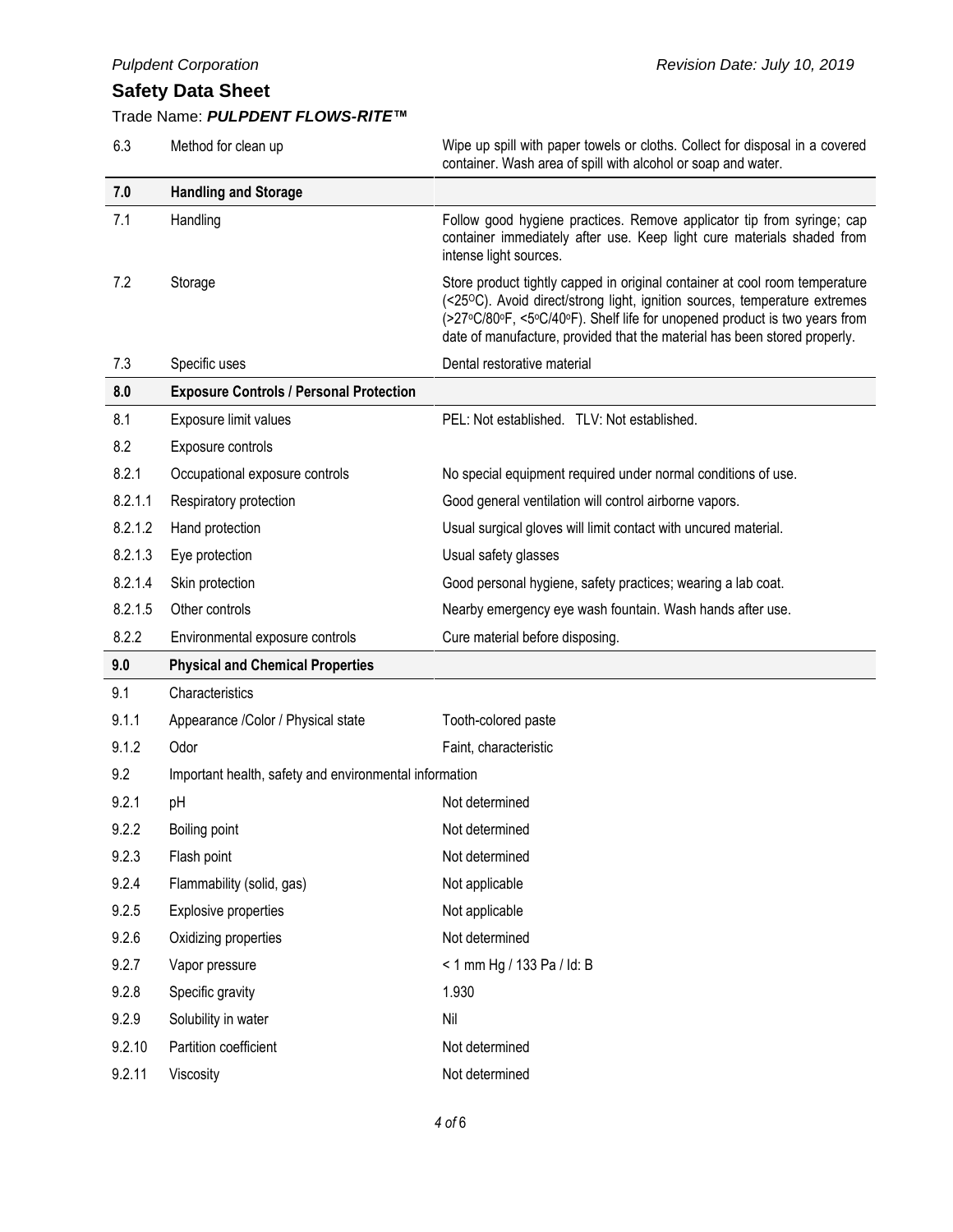| 9.2.12 | Vapor density                                                  | Not determined                                                                                                                                                                                                                           |
|--------|----------------------------------------------------------------|------------------------------------------------------------------------------------------------------------------------------------------------------------------------------------------------------------------------------------------|
| 9.2.13 | Evaporation rate                                               | Not determined                                                                                                                                                                                                                           |
| 10.0   | <b>Stability and reactivity</b>                                |                                                                                                                                                                                                                                          |
| 10.1   | Conditions to avoid                                            | Avoid temperature extremes (>80°F / 27°C, <40°F/ 5°C/), intense<br>light, moisture, contamination.                                                                                                                                       |
| 10.2   | Materials to avoid                                             | Reducing and oxidizing agents, peroxides, amines.                                                                                                                                                                                        |
| 10.3   | Hazardous decomposition products                               | Under fire conditions and with amounts far greater than that<br>supplied in this product, hazardous polymerization may occur with<br>heat build up and release of carbon monoxide, carbon dioxide, and<br>oxides of nitrogen.            |
| 10.4   | Further information                                            | Stable if stored and used as directed. Polymerization will occur<br>when light-cured material is exposed to direct light.                                                                                                                |
| 11.0   | <b>Toxicological information</b>                               |                                                                                                                                                                                                                                          |
| 11.1   | Acute toxicity                                                 | Not toxic. Minimal health hazard in the quantities present in this<br>product and under normal conditions of use.                                                                                                                        |
| 11.2   | Irritation and corrosiveness                                   | May be irritating to eyes, mucous membranes or skin on contact or<br>with prolonged exposure.                                                                                                                                            |
| 11.3   | Sensitization                                                  | May be sensitizing. Prolonged or frequent skin contact may cause<br>allergic skin reactions in some susceptible individuals.                                                                                                             |
| 11.4   | Sub-acute, sub-chronic and prolonged<br>toxicity               | Prolonged and/or frequent skin contact may cause allergic skin<br>reactions in susceptible individuals. Prolonged exposure to large<br>amounts (more than in this product) of this material may cause eye<br>and respiratory irritation. |
| 11.5   | Carcinogenicity, Mutagenicity, Reproductive<br><b>Toxicity</b> | None known                                                                                                                                                                                                                               |
| 11.6   | Empirical data                                                 | Not available                                                                                                                                                                                                                            |
| 11.7   | Clinical experience                                            | Flows-Rite has been used safely and effectively for more than 15<br>years without any reports of adverse events.                                                                                                                         |
| 12.0   | <b>Ecological Information</b>                                  |                                                                                                                                                                                                                                          |
| 12.1   | Ecotoxicity                                                    | Avoid release of uncured material into the environment. To the best<br>of our knowledge, polymerized material is inert. No other<br>information is available. Follow all government regulations.                                         |
| 13.0   | <b>Disposal Considerations</b>                                 |                                                                                                                                                                                                                                          |
| 13.1   | Regulations                                                    | Follow all local and national government regulations in disposing<br>material or contaminated packaging.                                                                                                                                 |
| 14.0   | <b>Transport Information</b>                                   |                                                                                                                                                                                                                                          |
| 14.1   | Restrictions                                                   | None. Not regulated.                                                                                                                                                                                                                     |
| 15.0   | <b>Regulatory Information</b>                                  |                                                                                                                                                                                                                                          |
| 15.1   | EU                                                             | Class IIa medical device under MDD 93/42/EEC.                                                                                                                                                                                            |
| 15.2   | US FDA                                                         | Class II medical device                                                                                                                                                                                                                  |